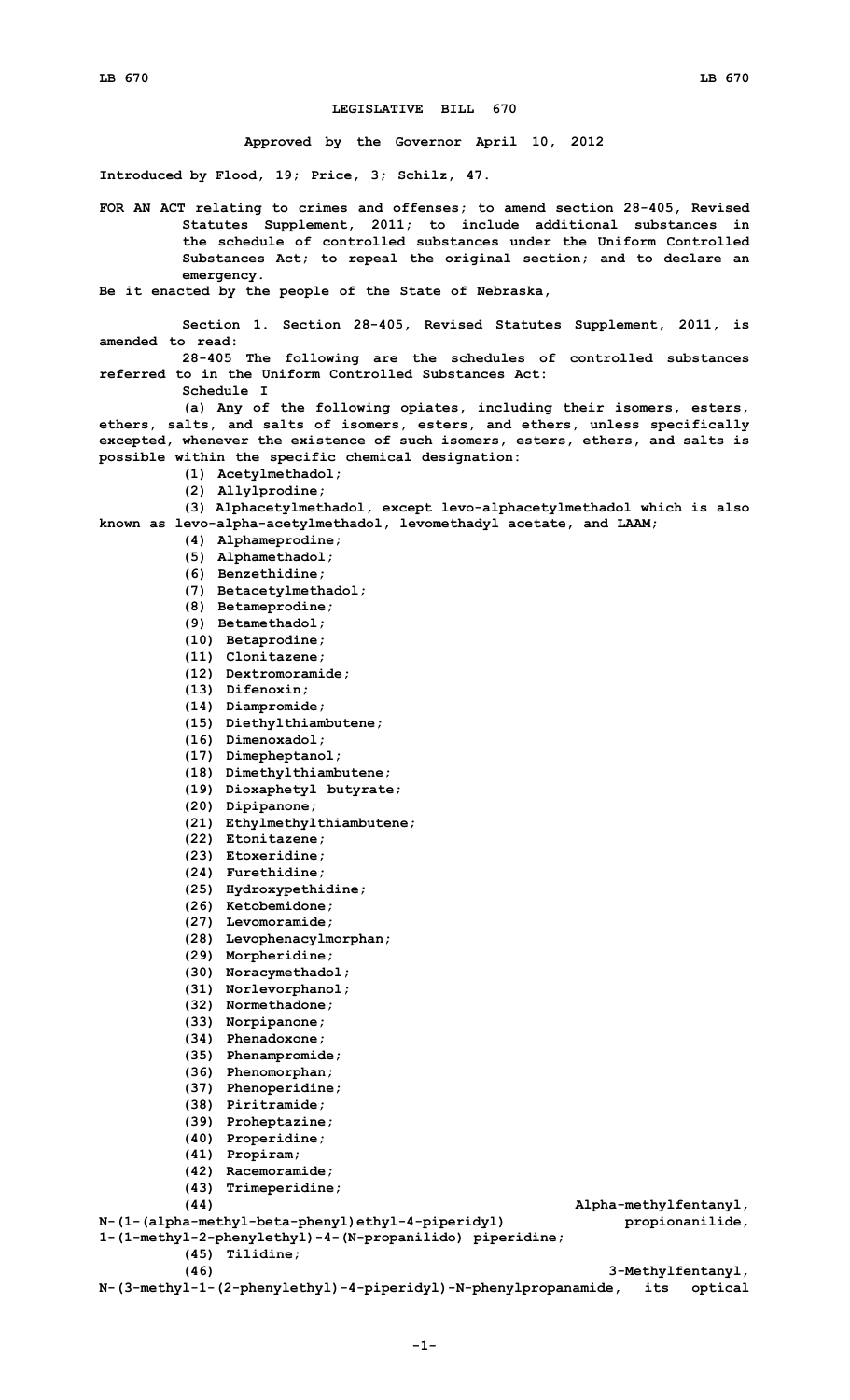## **LB 670 LB 670**

**and geometric isomers, salts, and salts of isomers; (47) 1-methyl-4-phenyl-4-propionoxypiperidine (MPPP), its optical isomers, salts, and salts of isomers; (48) PEPAP, 1-(2-phenethyl)-4-phenyl-4-acetoxypiperidine, its optical isomers, salts, and salts of isomers; (49) Acetyl-alpha-methylfentanyl, N-(1-(1-methyl-2-phenethyl)-4-piperidinyl)-N-phenylacetamide, its optical isomers, salts, and salts of isomers; (50) Alpha-methylthiofentanyl, N-(1-methyl-2-(2-thienyl)ethyl-4-piperidinyl)-N-phenylpropanamide, its optical isomers, salts, and salts of isomers; (51) Benzylfentanyl, N-(1-benzyl-4-piperidyl)-N-phenylpropanamide, its optical isomers, salts, and salts of isomers; (52) Beta-hydroxyfentanyl, N-(1-(2-hydroxy-2-phenethyl)-4-piperidinyl)-N-phenylpropanamide, its optical isomers, salts, and salts of isomers; (53) Beta-hydroxy-3-methylfentanyl, (other name: N-(1-(2-hydroxy-2-phenethyl)-3-methyl-4-piperidinyl)-N-phenylpropanamide), its optical and geometric isomers, salts, and salts of isomers; (54) 3-methylthiofentanyl, N-(3-methyl-1-(2-thienyl)ethyl-4-piperidinyl)-N-phenylpropanamide, its optical and geometric isomers, salts, and salts of isomers; (55) N-(1-(2-thienyl)methyl-4-piperidyl)-N-phenylpropanamide (thenylfentanyl), its optical isomers, salts, and salts of isomers; (56) Thiofentanyl, N-phenyl-N-(1-(2-thienyl)ethyl-4-piperidinyl)-propanamide, its optical isomers, salts, and salts of isomers; and (57) Para-fluorofentanyl, N-(4-fluorophenyl)-N-(1-(2-phenethyl)-4-piperidinyl)propanamide, its optical isomers, salts, and salts of isomers. (b) Any of the following opium derivatives, their salts, isomers, and salts of isomers, unless specifically excepted, whenever the existence of such salts, isomers, and salts of isomers is possible within the specific chemical designation: (1) Acetorphine; (2) Acetyldihydrocodeine; (3) Benzylmorphine; (4) Codeine methylbromide; (5) Codeine-N-Oxide; (6) Cyprenorphine; (7) Desomorphine; (8) Dihydromorphine; (9) Drotebanol; (10) Etorphine, except hydrochloride salt; (11) Heroin; (12) Hydromorphinol; (13) Methyldesorphine; (14) Methyldihydromorphine; (15) Morphine methylbromide; (16) Morphine methylsulfonate; (17) Morphine-N-Oxide; (18) Myrophine; (19) Nicocodeine; (20) Nicomorphine; (21) Normorphine; (22) Pholcodine; and (23) Thebacon. (c) Any material, compound, mixture, or preparation which contains any quantity of the following hallucinogenic substances, their salts, isomers, and salts of isomers, unless specifically excepted, whenever the existence of such salts, isomers, and salts of isomers is possible within the specific chemical designation, and, for purposes of this subdivision only, isomer shall include the optical, position, and geometric isomers: (1) Bufotenine. Trade and other names shall include, but**

**are not limited to: 3-(beta-Dimethylaminoethyl)-5-hydroxyindole; 3-(2-dimethylaminoethyl)-5-indolol; N,N-dimethylserotonin; 5-hydroxy-N,N-dimethyltryptamine; and mappine;**

**(2) Diethyltryptamine. Trade and other names shall include, but are not limited to: N,N-Diethyltryptamine; and DET;**

**(3) Dimethyltryptamine. Trade and other names shall include, but are not limited to: DMT;**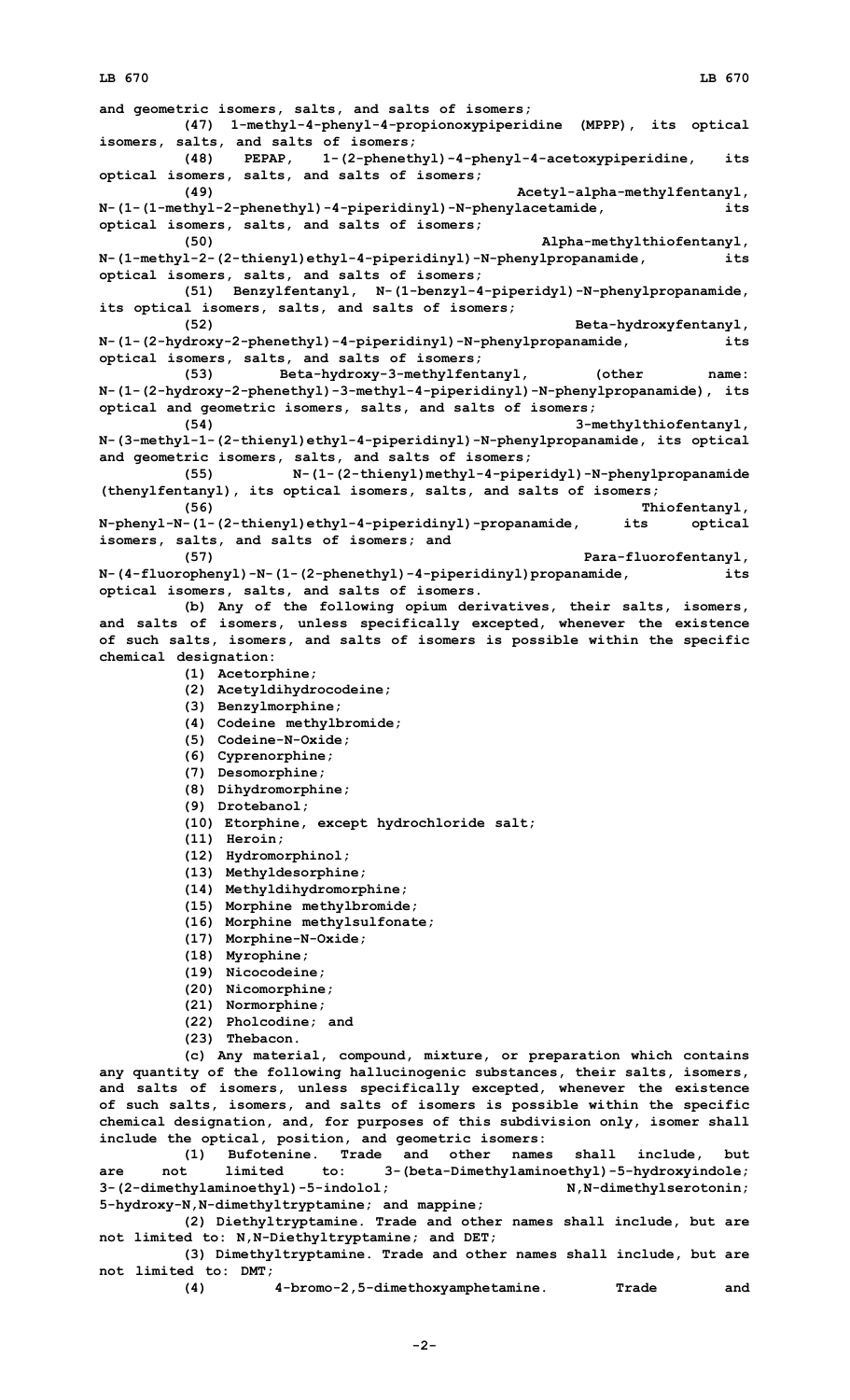**other names shall include, but are not limited to: 4-bromo-2,5-dimethoxy-alpha-methylphenethylamine; and 4-bromo-2,5-DMA;**

**(5) 4-methoxyamphetamine. Trade and other names shall include, but are not limited to: 4-methoxy-alpha-methylphenethylamine; and paramethoxyamphetamine, PMA;**

**(6) 4-methyl-2,5-dimethoxyamphetamine. Trade and other names shall include, but are not limited to: 4-methyl-2,5-dimethoxy-alpha-methylphenethylamine; DOM; and STP;**

**(7) 5-methoxy-N,N-dimethyltryptamine;**

|                                                                          | (8)      | Ibogaine.                                                          | Trade | and | other   | names |
|--------------------------------------------------------------------------|----------|--------------------------------------------------------------------|-------|-----|---------|-------|
| shall                                                                    | include, | but                                                                | are   | not | limited | to:   |
| 7-Ethyl-6,6beta,7,8,9,10,12,13-octahydro-2-methoxy-6,9-methano-5H-pyrido |          |                                                                    |       |     |         |       |
|                                                                          |          | $(1', 2': 1, 2)$ azepino $(5, 4-b)$ indole; and Tabernanthe iboga; |       |     |         |       |

**(9) Lysergic acid diethylamide;**

**(10) Marijuana;**

**(11) Mescaline;**

**(12) Peyote. Peyote shall mean all parts of the plant presently classified botanically as Lophophora williamsii Lemaire, whether growing or not, the seeds thereof, any extract from any part of such plant, and every compound, manufacture, salts, derivative, mixture, or preparation of such plant or its seeds or extracts;**

**(13) Psilocybin;**

**(14) Psilocyn;**

**(15) Tetrahydrocannabinols, including, but not limited to, synthetic equivalents of the substances contained in the plant or in the resinous extractives of cannabis, sp. or synthetic substances, derivatives, and their isomers with similar chemical structure and pharmacological activity such as the following: Delta 1 cis or trans tetrahydrocannabinol and their optical isomers, excluding dronabinol in sesame oil and encapsulated in <sup>a</sup> soft gelatin capsule in <sup>a</sup> drug product approved by the federal Food and Drug Administration; Delta 6 cis or trans tetrahydrocannabinol and their optical isomers; and Delta 3,4 cis or trans tetrahydrocannabinol and its optical isomers. Since nomenclature of these substances is not internationally standardized, compounds of these structures shall be included regardless of the numerical designation of atomic positions covered;**

**(16) 3,4-methylenedioxy amphetamine;**

**(17) 5-methoxy-3,4-methylenedioxy-amphetamine;**

**(18) 3,4,5-trimethoxy amphetamine;**

**(19) N-ethyl-3-piperidyl benzilate;**

**(20) N-methyl-3-piperidyl benzilate;**

**(21) Thiophene analog of phencyclidine. Trade and other names shall include, but are not limited to: 1-(1-(2-thienyl)-cyclohexyl)-piperidine; 2-thienyl analog of phencyclidine; TPCP; and TCP;**

**(22) 2,5-dimethoxyamphetamine. Trade and other names shall include, but are not limited to: 2,5-dimethoxy-alpha-methylphenethylamine; and 2,5-DMA;**

**(23) Hashish or concentrated cannabis; (24) Parahexyl. Trade and other names shall include, but are not limited to: 3-Hexyl-1-hydroxy-7,8,9,10-tetrahydro-6,6,9-trimethyl-6H-dibenzo(b,d)pyran; and Synhexyl;**

**(25) Ethylamine analog of phencyclidine. Trade and other names shall include, but are not limited to: N-ethyl-1-phenylcyclohexylamine; (1-phenylcyclohexyl)ethylamine; N-(1-phenylcyclohexyl)ethylamine; cyclohexamine; and PCE;**

**(26) Pyrrolidine analog of phencyclidine. Trade and other names shall include, but are not limited to: 1-(1-phenylcyclohexyl)-pyrrolidine; PCPy; and PHP;**

**(27) 3,4-methylenedioxymethamphetamine (MDMA), its optical, positional, and geometric isomers, salts, and salts of isomers;**

**(28) 4-Bromo-2,5-dimethoxyphenethylamine. Some trade or other names: 2-(4-bromo-2,5-dimethoxyphenyl)-1-aminoethane; alpha-desmethyl DOB; 2C-B; and Nexus;**

**(29) Alpha-ethyltryptamine. Some trade or other names: etryptamine; Monase; alpha-ethyl-1H-indole-3-ethanamine; 3-(2-aminobutyl) indole; alpha-ET; and AET;**

**(30) 2,5-dimethoxy-4-ethylamphet-amine; and DOET;**

**(31) 1-(1-(2-thienyl)cyclohexyl)pyrrolidine; and TCPy;**

**(32) Alpha-methyltryptamine, which is also known as AMT;**

**(33) 5-Methoxy-N,N-diisopropyltryptamine, which is also known as 5-MeO-DIPT;**

**(34) Salvia divinorum or Salvinorin A. Salvia divinorum or Salvinorin A includes all parts of the plant presently classified botanically**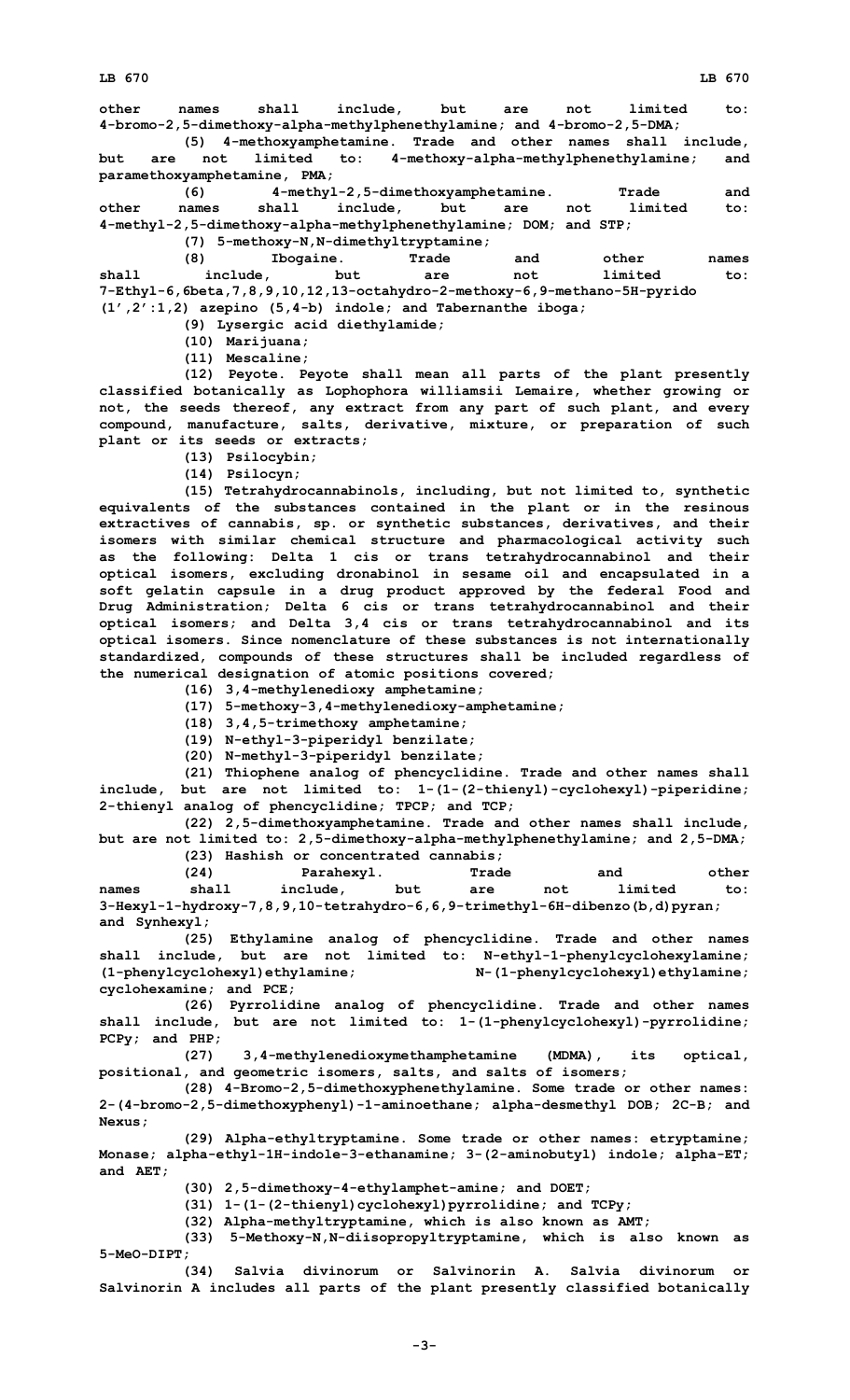**as Salvia divinorum, whether growing or not, the seeds thereof, any extract from any part of such plant, and every compound, manufacture, derivative, mixture, or preparation of such plant, its seeds, or its extracts, including salts, isomers, and salts of isomers whenever the existence of such salts, isomers, and salts of isomers is possible within the specific chemical designation; and**

**(35) Any material, compound, mixture, or preparation containing any quantity of synthetically produced cannabinoids as listed in subdivisions (i) through (viii) of this subdivision, including their salts, isomers, and salts of isomers, unless specifically excepted elsewhere in this section. Since nomenclature of these synthetically produced cannabinoids is not internationally standardized and may continually evolve, these structures or compounds of these structures shall be included under this subdivision, regardless of their specific numerical designation of atomic positions covered, so long as it can be determined through some form of scientific testing or analysis that the substance contains properties that fit within one or more of the following categories:**

**(i) Tetrahydrocannabinols: Meaning tetrahydrocannabinols naturally contained in <sup>a</sup> plant of the genus cannabis (cannabis plant), as well as synthetic equivalents of the substances contained in the plant, or in the resinous extractives of cannabis, sp. and/or synthetic substances, derivatives, and their isomers with similar chemical structure and pharmacological activity such as the following: Delta 1 cis or trans tetrahydrocannabinol, and their optical isomers Delta 6 cis or trans tetrahydrocannabinol, and their optical isomers Delta 3,4 cis or trans tetrahydrocannabinol, and its optical isomers;**

**(ii) Naphthoylindoles: Any compound containing <sup>a</sup> 3-(1-naphthoyl)indole structure with substitution at the nitrogen atom of the indole ring by <sup>a</sup> alkyl, haloalkyl, alkenyl, cycloalkylmethyl, cycloalkylethyl or 2-(4-morpholinyl)ethyl group, whether or not further substituted in the indole ring to any extent and whether or not substituted in the naphthyl ring to any extent;**

**(iii) Naphthylmethylindoles: Any compound containing <sup>a</sup> 1 H-indol-3-yl-(1-naphthyl)methane structure with substitution at the nitrogen atom of the indole ring by <sup>a</sup> alkyl, haloalkyl, alkenyl, cycloalkylmethyl, cycloalkylethyl or 2-(4-morpholinyl)ethyl group, whether or not further substituted in the indole ring to any extent and whether or not substituted in the naphthyl ring to any extent;**

**(iv) Naphthoylpyrroles: Any compound containing <sup>a</sup> 3-(1-naphthoyl)pyrrole structure with substitution at the nitrogen atom of the pyrrole ring by <sup>a</sup> alkyl, haloalkyl, alkenyl, cycloalkylmethyl, cycloalkylethyl or 2-(4-morpholinyl)ethyl group, whether or not further substituted in the pyrrole ring to any extent and whether or not substituted in the naphthyl ring to any extent;**

**(v) Naphthylideneindenes: Any compound containing <sup>a</sup> naphthylideneindene structure with substitution at the 3-position of the indene ring by <sup>a</sup> alkyl, haloalkyl, alkenyl, cycloalkylmethyl, cycloalkylethyl or 2-(4-morpholinyl)ethyl group, whether or not further substituted in the indene ring to any extent and whether or not substituted in the naphthyl ring to any extent;**

**(vi) Phenylacetylindoles: Any compound containing <sup>a</sup> 3-phenylacetylindole structure with substitution at the nitrogen atom of the indole ring by <sup>a</sup> alkyl, haloalkyl, alkenyl, cycloalkylmethyl, cycloalkylethyl or 2-(4-morpholinyl)ethyl group, whether or not further substituted in the indole ring to any extent and whether or not substituted in the phenyl ring to any extent;**

**(vii) Cyclohexylphenols: Any compound containing <sup>a</sup> 2-(3-hydroxycyclohexyl)phenol structure with substitution at the 5-position of the phenolic ring by <sup>a</sup> alkyl, haloalkyl, alkenyl, cycloalkylmethyl, cycloalkylethyl or 2-(4-morpholinyl)ethyl group, whether or not substituted in the cyclohexyl ring to any extent; and**

**(viii) Benzoylindoles: Any compound containing <sup>a</sup> 3-(benzoyl)indole structure with substitution at the nitrogen atom of the indole ring by <sup>a</sup> alkyl, haloalkyl, alkenyl, cycloalkylmethyl, cycloalkylethyl or 2-(4-morpholinyl)ethyl group, whether or not further substituted in the indole ring to any extent and whether or not substituted in the phenyl ring to any extent; and.**

**(36)(A) Any substance containing any quantity of the following materials, compounds, mixtures, or structures:**

**(i) 3,4-methylenedioxymethcathinone, or bk-MDMA, or methylone;**

**(ii) 3,4-methylenedioxypyrovalerone, or MDPV;**

**(iii) 4-methylmethcathinone, or 4-MMC, or mephedrone;**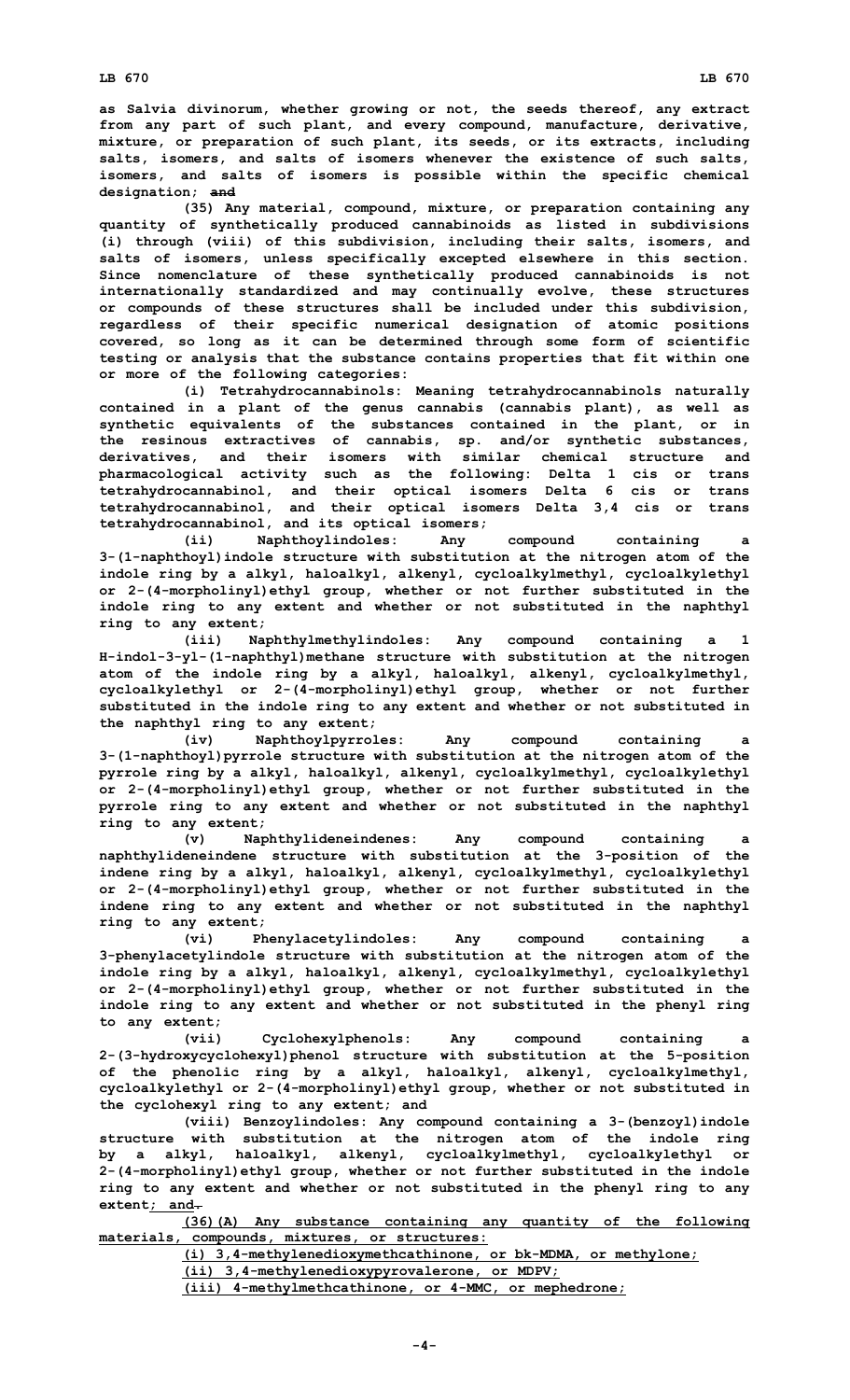**(iv) 4-methoxymethcathinone, or bk-PMMA, or PMMC, or methedrone;**

**(v) Fluoromethcathinone, or FMC;**

**(vi) Napthylpyrovalerone, or naphyrone; or**

**(vii) Beta-keto-N-methylbenzodioxolylpropylamine; or**

**(B) Unless listed in another schedule, any substance which contains any quantity of any material, compound, mixture, or structure, other than buproprion, that is structurally derived by any means from 2-aminopropan-1-one by substitution at the 1-position with either phenyl, naphthyl, or thiophene ring systems, whether or not the compound is further modified in any of the following ways:**

**(i) Substitution in the ring system to any extent with alkyl, alkoxy, alkylenedioxy, haloalkyl, hydroxyl, or halide substituents, whether or not further substituted in the ring system by one or more other univalent substituents;**

**(ii) Substitution at the 3-position with an acyclic alkyl substituent; or**

**(iii) Substitution at the 2-amino nitrogen atom with alkyl or dialkyl groups, or by inclusion of the 2-amino nitrogen atom in <sup>a</sup> cyclic structure.**

**(d) Unless specifically excepted or unless listed in another schedule, any material, compound, mixture, or preparation which contains any quantity of the following substances having <sup>a</sup> depressant effect on the central nervous system, including its salts, isomers, and salts of isomers whenever the existence of such salts, isomers, and salts of isomers is possible within the specific chemical designation:**

**(1) Mecloqualone;**

**(2) Methaqualone; and**

**(3) Gamma-Hydroxybutyric Acid. Some other names include: GHB; Gamma-hydroxybutyrate; 4-Hydroxybutyrate; 4-Hydroxybutanoic Acid; Sodium Oxybate; and Sodium Oxybutyrate.**

**(e) Unless specifically excepted or unless listed in another schedule, any material, compound, mixture, or preparation which contains any quantity of the following substances having <sup>a</sup> stimulant effect on the central nervous system, including its salts, isomers, and salts of isomers:**

**(1) Fenethylline;**

**(2) N-ethylamphetamine;**

**(3) Aminorex; aminoxaphen; 2-amino-5-phenyl-2-oxazoline; or 4,5-dihydro-5-phenyl-2-oxazolamine;**

**(4) Cathinone; 2-amino-1-phenyl-1-propanone; alpha-aminopropiophenone; 2-aminopropiophenone; and norephedrone;**

**(5) Methcathinone, its salts, optical isomers, and salts of optical isomers. Some other names: 2-(methylamino)-propiophenone; alpha-(methylamino)propiophenone; 2-(methylamino)-1-phenylpropan-1-one; alpha-N-methylaminopropiophenone; methylcathinone; monomethylpropion; ephedrone; N-methylcathinone; AL-464; AL-422; AL-463; and UR1432; (6) (+/-)cis-4-methylaminorex; and**

**(+/-)cis-4,5-dihydro-4-methyl-5-phenyl-2-oxazolamine;**

**(7) N,N-dimethylamphetamine; N,N-alpha-trimethyl-benzeneethanamine; and N,N-alpha-trimethylphenethylamine; and**

**(8) Benzylpiperazine, 1-benzylpiperazine.**

**(f) Any controlled substance analogue to the extent intended for human consumption.**

**Schedule II**

**(a) Any of the following substances except those narcotic drugs listed in other schedules whether produced directly or indirectly by extraction from substances of vegetable origin, independently by means of chemical synthesis, or by combination of extraction and chemical synthesis:**

**(1) Opium and opiate, and any salt, compound, derivative, or preparation of opium or opiate, excluding apomorphine, buprenorphine, thebaine-derived butorphanol, dextrorphan, nalbuphine, nalmefene, naloxone, and naltrexone and their salts, but including the following:**

**(i) Raw opium; (ii) Opium extracts; (iii) Opium fluid; (iv) Powdered opium; (v) Granulated opium; (vi) Tincture of opium; (vii) Codeine; (viii) Ethylmorphine; (ix) Etorphine hydrochloride; (x) Hydrocodone; (xi) Hydromorphone;**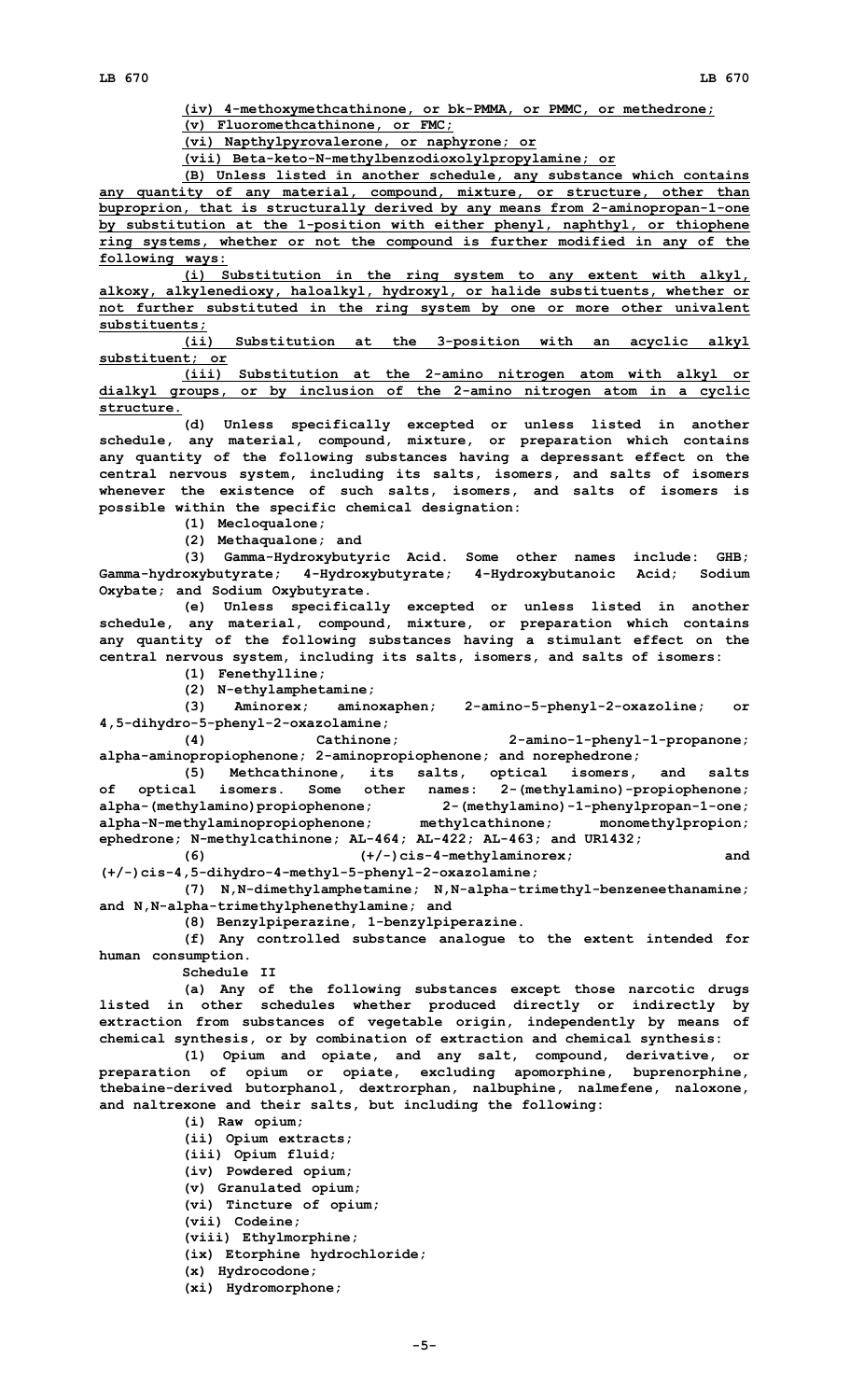**(xii) Metopon; (xiii) Morphine; (xiv) Oxycodone; (xv) Oxymorphone; (xvi) Oripavine; (xvii) Thebaine; and (xviii) Dihydroetorphine;**

**(2) Any salt, compound, derivative, or preparation thereof which is chemically equivalent to or identical with any of the substances referred to in subdivision (1) of this subdivision, except that these substances shall not include the isoquinoline alkaloids of opium;**

**(3) Opium poppy and poppy straw;**

**(4) Coca leaves and any salt, compound, derivative, or preparation of coca leaves, and any salt, compound, derivative, or preparation thereof which is chemically equivalent to or identical with any of these substances, including cocaine and its salts, optical isomers, and salts of optical isomers, except that the substances shall not include decocainized coca leaves or extractions which do not contain cocaine or ecgonine; and**

**(5) Concentrate of poppy straw, the crude extract of poppy straw in either liquid, solid, or powder form which contains the phenanthrene alkaloids of the opium poppy.**

**(b) Unless specifically excepted or unless in another schedule any of the following opiates, including their isomers, esters, ethers, salts, and salts of their isomers, esters, and ethers whenever the existence of such isomers, esters, ethers, and salts is possible within the specific chemical designation, dextrorphan excepted:**

**(1) Alphaprodine;**

- **(2) Anileridine;**
- **(3) Bezitramide;**
- **(4) Diphenoxylate;**
- **(5) Fentanyl;**
- **(6) Isomethadone;**
- **(7) Levomethorphan;**
- 
- **(8) Levorphanol;**
- **(9) Metazocine;**
- **(10) Methadone;**

**(11) Methadone-intermediate, 4-cyano-2-dimethylamino-4,4-diphenyl butane;**

**(12) Moramide-intermediate,**

- **2-methyl-3-morpholino-1,1-diphenylpropane-carboxylic acid; (13) Pethidine or meperidine;**
	- **(14) Pethidine-Intermediate-A, 4-cyano-1-methyl-4-phenylpiperidine;**
	- **(15) Pethidine-Intermediate-B,**
- **ethyl-4-phenylpiperidine-4-carboxylate;**
	- **(16) Pethidine-Intermediate-C,**

**1-methyl-4-phenylpiperidine-4-carboxylic acid;**

- **(17) Phenazocine;**
- **(18) Piminodine;**
- **(19) Racemethorphan;**
- **(20) Racemorphan;**
- **(21) Dihydrocodeine;**
- **(22) Bulk Propoxyphene in nondosage forms;**
- **(23) Sufentanil;**
- **(24) Alfentanil;**

**(25) Levo-alphacetylmethadol which is also known as levo-alpha-acetylmethadol, levomethadyl acetate, and LAAM;**

**(26) Carfentanil;**

- **(27) Remifentanil; and**
- **(28) Tapentadol.**

**(c) Any material, compound, mixture, or preparation which contains any quantity of the following substances having <sup>a</sup> potential for abuse associated with <sup>a</sup> stimulant effect on the central nervous system:**

**(1) Amphetamine, its salts, optical isomers, and salts of its optical isomers;**

**(2) Phenmetrazine and its salts;**

**(3) Methamphetamine, its salts, isomers, and salts of its isomers;**

**and**

**(4) Methylphenidate.**

**(d) Any material, compound, mixture, or preparation which contains any quantity of the following substances having <sup>a</sup> potential for abuse associated with <sup>a</sup> depressant effect on the central nervous system, including their salts, isomers, and salts of isomers whenever the existence of such**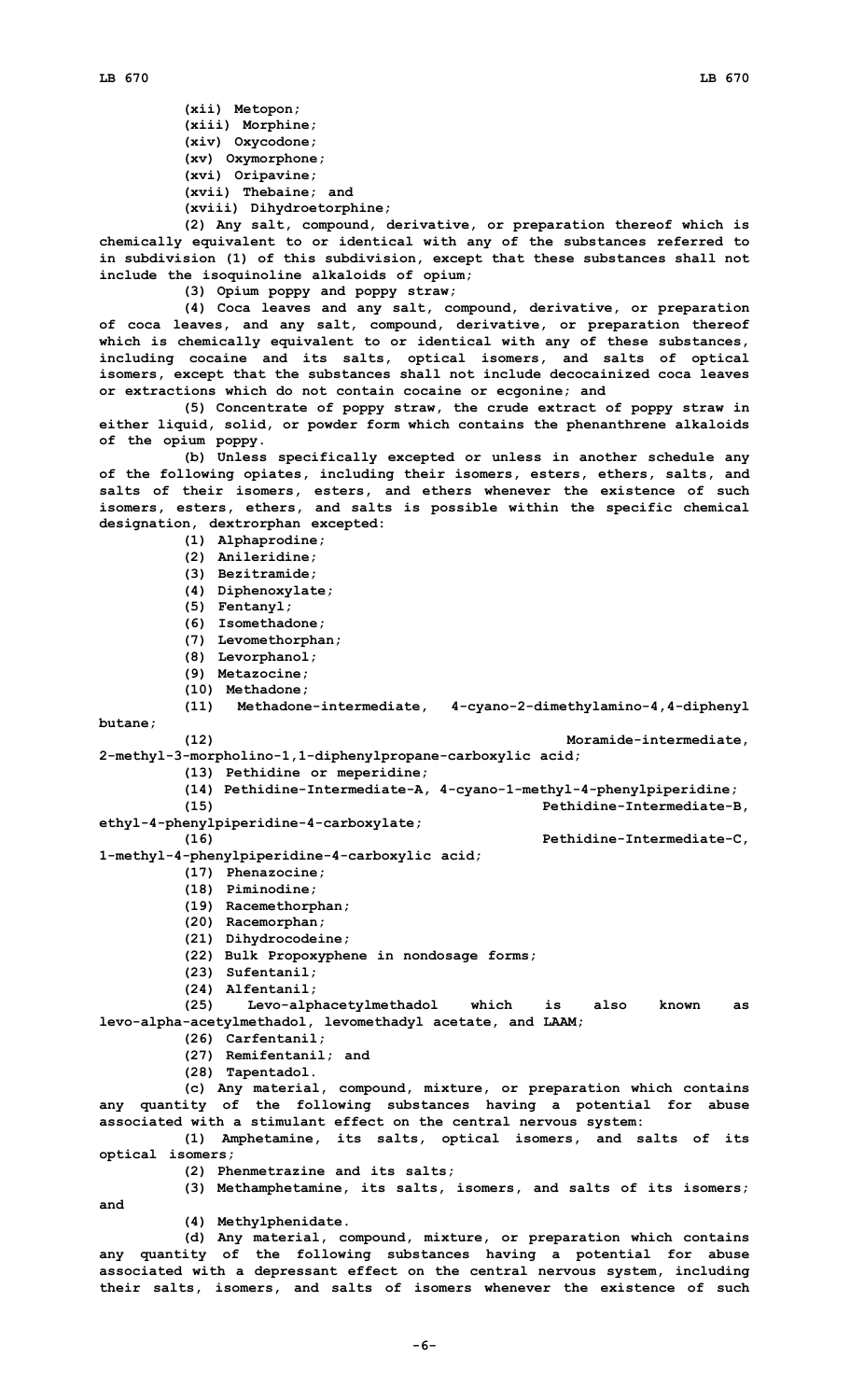**salts, isomers, and salts of isomers is possible within the specific chemical designations:**

- **(1) Amobarbital;**
- **(2) Secobarbital;**
- **(3) Pentobarbital;**
- **(4) Phencyclidine; and**
- **(5) Glutethimide.**
- **(e) Hallucinogenic substances known as:**

**(1) Nabilone. Another name for**

**nabilone: (+/-)-trans-3-(1,1-dimethylheptyl)- 6,6a,7,8,10,10a-Hexahydro-1-hydroxy-6,6-dimethyl-9H-dibenzo(b,d)pyran-9-one.**

**(f) Unless specifically excepted or unless listed in another schedule, any material, compound, mixture, or preparation which contains any quantity of the following substances:**

**(1) Immediate precursor to amphetamine and methamphetamine: Phenylacetone. Trade and other names shall include, but are not limited to: Phenyl-2-propanone; P2P; benzyl methyl ketone; and methyl benzyl ketone; or**

- **(2) Immediate precursors to phencyclidine, PCP:**
- **(i) 1-phenylcyclohexylamine; or**

**(ii) 1-piperidinocyclohexanecarbonitrile, PCC.**

**Schedule III**

**(a) Any material, compound, mixture, or preparation which contains any quantity of the following substances having <sup>a</sup> potential for abuse associated with <sup>a</sup> stimulant effect on the central nervous system, including their salts, isomers, whether optical, position, or geometric, and salts of such isomers whenever the existence of such salts, isomers, and salts of isomers is possible within the specific chemical designation:**

- **(1) Benzphetamine;**
- **(2) Chlorphentermine;**
- **(3) Clortermine; and**
- **(4) Phendimetrazine.**

**(b) Any material, compound, mixture, or preparation which contains any quantity of the following substances having <sup>a</sup> potential for abuse associated with <sup>a</sup> depressant effect on the central nervous system:**

**(1) Any substance which contains any quantity of <sup>a</sup> derivative of barbituric acid or any salt of <sup>a</sup> derivative of barbituric acid, except those substances which are specifically listed in other schedules of this section;**

- **(2) Chlorhexadol;**
- **(3) Lysergic acid;**
- **(4) Lysergic acid amide;**
- **(5) Methyprylon;**
- **(6) Sulfondiethylmethane;**
- **(7) Sulfonethylmethane;**
- **(8) Sulfonmethane; (9) Nalorphine;**

**(10) Any compound, mixture, or preparation containing amobarbital, secobarbital, pentobarbital, or any salt thereof and one or more other active medicinal ingredients which are not listed in any schedule;**

**(11) Any suppository dosage form containing amobarbital, secobarbital, pentobarbital, or any salt of any of these drugs and approved by the Food and Drug Administration for marketing only as <sup>a</sup> suppository;**

**(12) Any drug product containing gamma-hydroxybutyric acid, including its salts, isomers, and salts of isomers, for which an application is approved under section 505 of the Federal Food, Drug, and Cosmetic Act, 21 U.S.C. 355, as such section existed on July 20, 2002;**

**(13) Ketamine, its salts, isomers, and salts of isomers. Some other names for ketamine: (+/-)-2-(2-chlorophenyl)-2-(methylamino)-cyclohexanone; and**

**(14) Tiletamine and zolazepam or any salt thereof. Trade or other names for <sup>a</sup> tiletamine-zolazepam combination product shall include, but are not limited to: telazol. Trade or other names for tiletamine shall include, but are not limited to: 2-(ethylamino)-2-(2-thienyl)-cyclohexanone. Trade or other names for zolazepam shall include, but are not limited to: 4-(2-fluorophenyl)-6,8-dihydro-1,3,8-trimethylpyrazolo-(3,4-e) (1,4)-diazepin-7(1H)-one, and flupyrazapon.**

**(c) Unless specifically excepted or unless listed in another schedule:**

**(1) Any material, compound, mixture, or preparation containing limited quantities of any of the following narcotic drugs, or any salts calculated as the free anhydrous base or alkaloid, in limited quantities as set forth below:**

**(i) Not more than one and eight-tenths grams of codeine per one**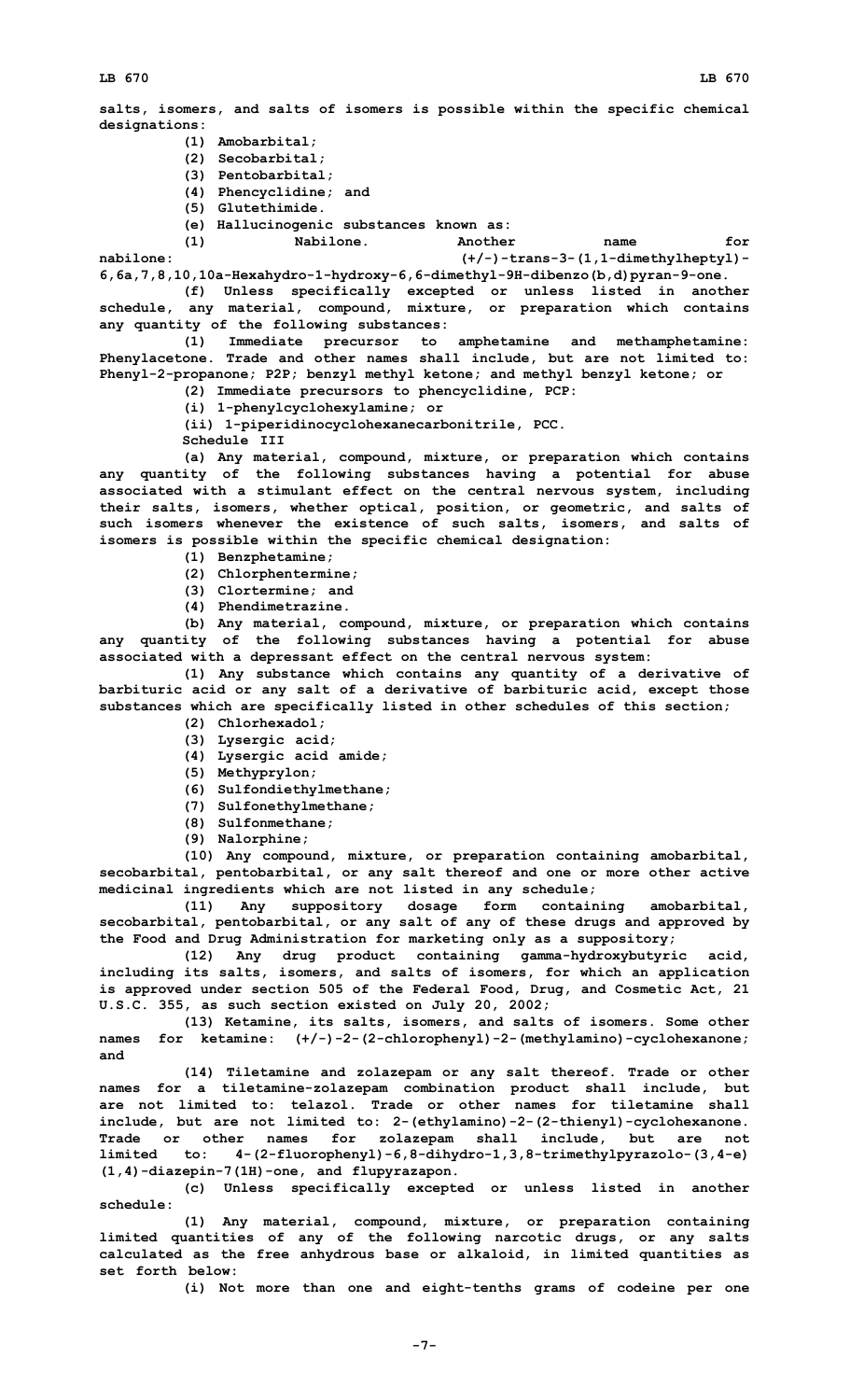**hundred milliliters or not more than ninety milligrams per dosage unit, with an equal or greater quantity of an isoquinoline alkaloid of opium;**

**(ii) Not more than one and eight-tenths grams of codeine per one hundred milliliters or not more than ninety milligrams per dosage unit, with one or more active, nonnarcotic ingredients in recognized therapeutic amounts;**

**(iii) Not more than three hundred milligrams of dihydrocodeinone which is also known as hydrocodone per one hundred milliliters or not more than fifteen milligrams per dosage unit, with <sup>a</sup> fourfold or greater quantity of an isoquinoline alkaloid of opium;**

**(iv) Not more than three hundred milligrams of dihydrocodeinone which is also known as hydrocodone per one hundred milliliters or not more than fifteen milligrams per dosage unit, with one or more active, nonnarcotic ingredients in recognized therapeutic amounts;**

**(v) Not more than one and eight-tenths grams of dihydrocodeine per one hundred milliliters or not more than ninety milligrams per dosage unit, with one or more active, nonnarcotic ingredients in recognized therapeutic amounts;**

**(vi) Not more than three hundred milligrams of ethylmorphine per one hundred milliliters or not more than fifteen milligrams per dosage unit, with one or more active, nonnarcotic ingredients in recognized therapeutic amounts;**

**(vii) Not more than five hundred milligrams of opium per one hundred milliliters or per one hundred grams, or not more than twenty-five milligrams per dosage unit, with one or more active, nonnarcotic ingredients in recognized therapeutic amounts; and**

**(viii) Not more than fifty milligrams of morphine per one hundred milliliters or per one hundred grams with one or more active, nonnarcotic ingredients in recognized therapeutic amounts; and**

**(2) Any material, compound, mixture, or preparation containing any of the following narcotic drug or its salts, as set forth below:**

**(i) Buprenorphine.**

**(d) Unless contained on the administration's list of exempt anabolic steroids as the list existed on June 1, 2007, any anabolic steroid, which shall include any material, compound, mixture, or preparation containing any quantity of the following substances, including its salts, isomers, and salts of isomers whenever the existence of such salts of isomers is possible within the specific chemical designation:**

## **(1) Boldenone;**

- **(2) Boldione;**
- **(3) Chlorotestosterone (4-chlortestosterone);**
- **(4) Clostebol;**
- **(5) Dehydrochloromethyltestosterone;**
- **(6) Desoxymethyltestosterone;**
- **(7) Dihydrotestosterone (4-dihydrotestosterone);**
- **(8) Drostanolone;**
- **(9) Ethylestrenol;**
- **(10) Fluoxymesterone;**
- **(11) Formebulone (formebolone);**
- **(12) Mesterolone;**
- **(13) Methandienone;**
- **(14) Methandranone;**
- **(15) Methandriol;**
- **(16) Methandrostenolone;**
- **(17) Methenolone;**
- **(18) Methyltestosterone;**
- **(19) Mibolerone;**
- **(20) Nandrolone;**
- **(21) Norethandrolone;**
- **(22) Oxandrolone;**
- **(23) Oxymesterone;**
- **(24) Oxymetholone;**
- **(25) Stanolone;**
- **(26) Stanozolol;**
- **(27) Testolactone;**
- **(28) Testosterone;**
- **(29) Trenbolone;**
- **(30) 19-nor-4,9(10)-androstadienedione; and**

**(31) Any salt, ester, or ether of <sup>a</sup> drug or substance described or listed in this subdivision if the salt, ester, or ether promotes muscle growth.**

**(e) Hallucinogenic substances known as:**

**(1) Dronabinol, synthetic, in sesame oil and encapsulated in <sup>a</sup> soft gelatin capsule in <sup>a</sup> Food and Drug Administration**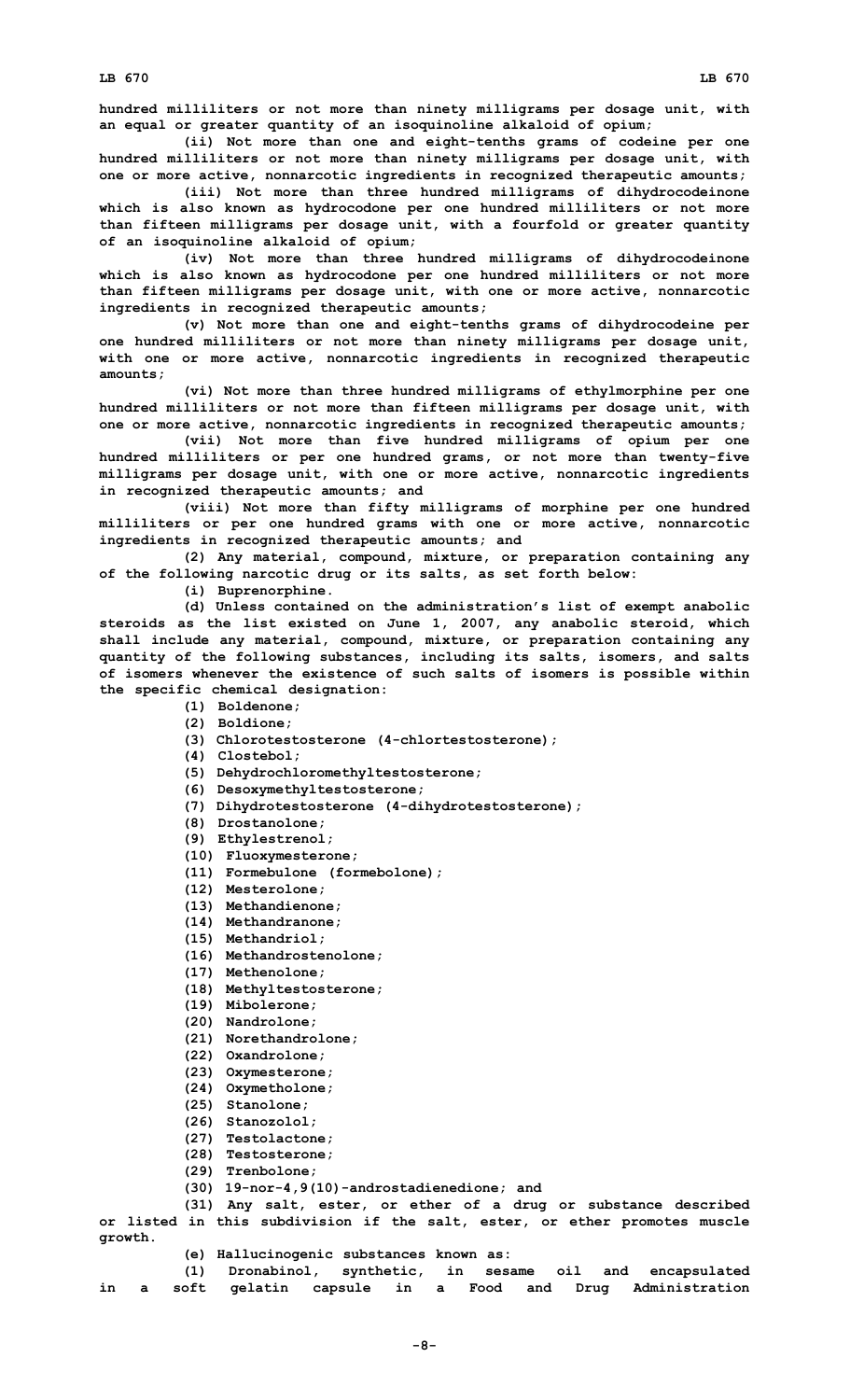**Fenfluramine.**

**LB 670 LB 670 approved drug product. Some other names for dronabinol are (6aR-trans)-6a,7,8,10a-tetrahydro-6,6,9-trimethyl-3-pentyl-6H-dibenzo (b,d)pyran-1-ol or (-)-delta-9-(trans)-tetrahydrocannabinol. Schedule IV (a) Any material, compound, mixture, or preparation which contains any quantity of the following substances, including their salts, isomers, and salts of isomers whenever the existence of such salts, isomers, and salts of isomers is possible within the specific chemical designation: (1) Barbital; (2) Chloral betaine; (3) Chloral hydrate; (4) Chlordiazepoxide, but not including librax (chlordiazepoxide hydrochloride and clindinium bromide) or menrium (chlordiazepoxide and water soluble esterified estrogens); (5) Clonazepam; (6) Clorazepate; (7) Diazepam; (8) Ethchlorvynol; (9) Ethinamate; (10) Flurazepam; (11) Mebutamate; (12) Meprobamate; (13) Methohexital; (14) Methylphenobarbital; (15) Oxazepam; (16) Paraldehyde; (17) Petrichloral; (18) Phenobarbital; (19) Prazepam; (20) Alprazolam; (21) Bromazepam; (22) Camazepam; (23) Clobazam; (24) Clotiazepam; (25) Cloxazolam; (26) Delorazepam; (27) Estazolam; (28) Ethyl loflazepate; (29) Fludiazepam; (30) Flunitrazepam; (31) Halazepam; (32) Haloxazolam; (33) Ketazolam; (34) Loprazolam; (35) Lorazepam; (36) Lormetazepam; (37) Medazepam; (38) Nimetazepam; (39) Nitrazepam; (40) Nordiazepam; (41) Oxazolam; (42) Pinazepam; (43) Temazepam; (44) Tetrazepam; (45) Triazolam; (46) Midazolam; (47) Quazepam; (48) Zolpidem; (49) Dichloralphenazone; and (50) Zaleplon. (b) Any material, compound, mixture, or preparation which contains any quantity of the following substance, including its salts, isomers, whether optical, position, or geometric, and salts of such isomers, whenever the existence of such salts, isomers, and salts of isomers is possible:**

**(c) Unless specifically excepted or unless listed in another schedule, any material, compound, mixture, or preparation which contains any quantity of the following substances having <sup>a</sup> stimulant effect on the central nervous system, including their salts, isomers, whether optical, position, or geometric, and salts of such isomers whenever the existence of such salts, isomers, and salts of isomers is possible within the specific chemical designation:**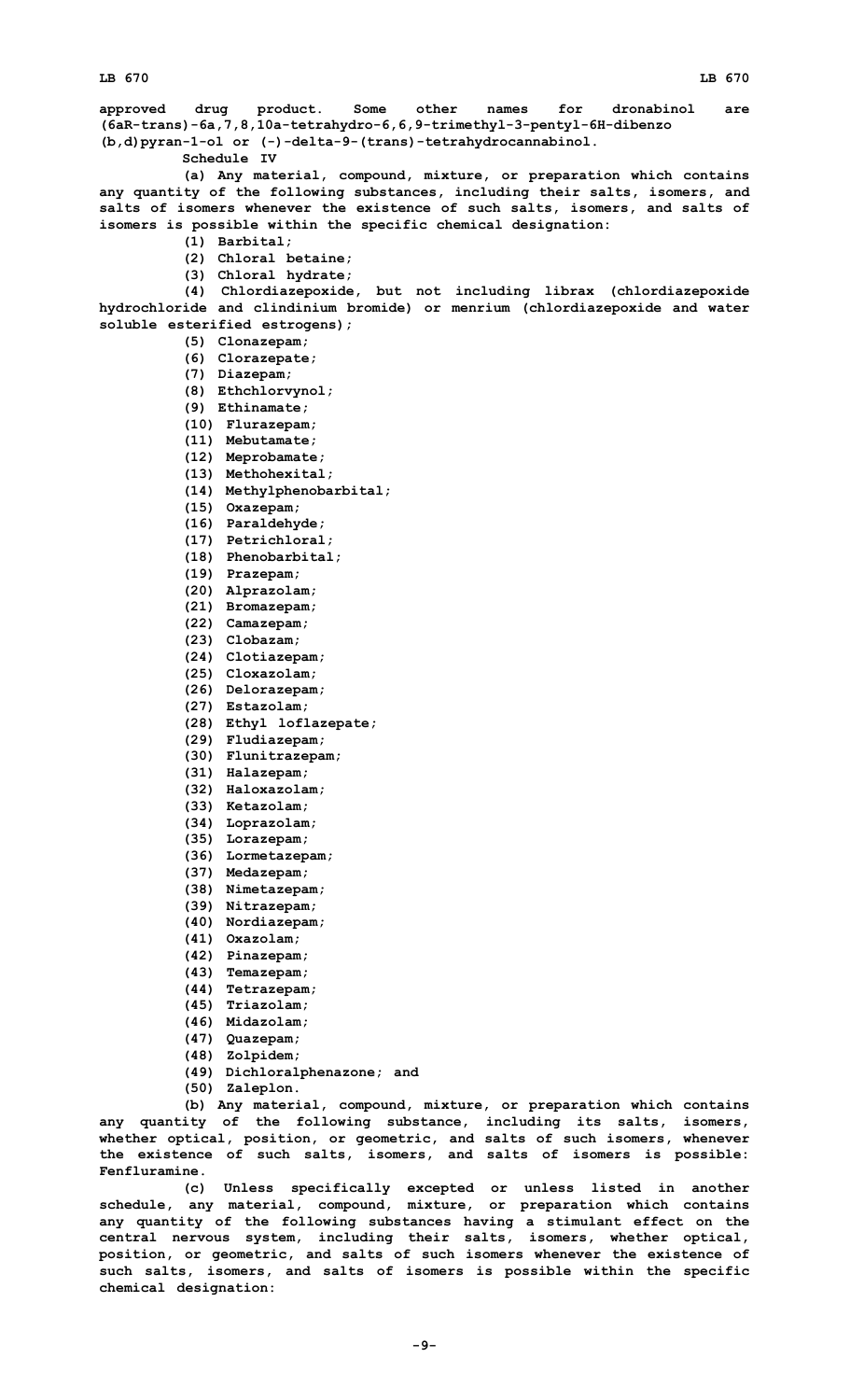- **(1) Diethylpropion;**
- **(2) Phentermine;**

**(3) Pemoline, including organometallic complexes and chelates thereof;**

- **(4) Mazindol;**
	- **(5) Pipradrol;**
	- **(6) SPA, ((-)-1-dimethylamino- 1,2-diphenylethane);**
	- **(7) Cathine. Another name for cathine is ((+)-norpseudoephedrine);**
	- **(8) Fencamfamin;**
	- **(9) Fenproporex;**
	- **(10) Mefenorex;**
	- **(11) Modafinil; and**
	- **(12) Sibutramine.**

**(d) Unless specifically excepted or unless listed in another schedule, any material, compound, mixture, or preparation which contains any quantity of the following narcotic drugs, or their salts or isomers calculated as the free anhydrous base or alkaloid, in limited quantities as set forth below:**

**(1) Propoxyphene in manufactured dosage forms; and**

**(2) Not more than one milligram of difenoxin and not less than twenty-five micrograms of atropine sulfate per dosage unit.**

**(e) Unless specifically excepted or unless listed in another schedule, any material, compound, mixture, or preparation which contains any quantity of the following substance, including its salts: Pentazocine.**

**(f) Unless specifically excepted or unless listed in another schedule, any material, compound, mixture, or preparation which contains any quantity of the following substance, including its salts, isomers, and salts of such isomers: Butorphanol.**

**(g) Unless specifically excepted or unless listed in another schedule, any material, compound, mixture, or preparation which contains any quantity of the following substance, including its salts, isomers, and salts of such isomers: Carisoprodol.**

**(g)(1) (h)(1) Unless specifically excepted or unless listed in another schedule, any material, compound, mixture, or preparation which contains any quantity of the following substance, including its salts, optical isomers, and salts of such optical isomers: Ephedrine.**

**(2) The following drug products containing ephedrine, its salts, optical isomers, and salts of such optical isomers, are excepted from subdivision (g)(1) (h)(1) of Schedule IV if they (A) are stored behind <sup>a</sup> counter, in an area not accessible to customers, or in <sup>a</sup> locked case so that <sup>a</sup> customer needs assistance from an employee to access the drug product; (B) are sold by <sup>a</sup> person, eighteen years of age or older, in the course of his or her employment to <sup>a</sup> customer eighteen years of age or older with the following restrictions: No customer shall be allowed to purchase, receive, or otherwise acquire more than three and six-tenths grams of ephedrine base during <sup>a</sup> twenty-four-hour period; no customer shall purchase, receive, or otherwise acquire more than nine grams of ephedrine base during <sup>a</sup> thirty-day period; and the customer shall display <sup>a</sup> valid driver's or operator's license, <sup>a</sup> Nebraska state identification card, <sup>a</sup> military identification card, an alien registration card, or <sup>a</sup> passport as proof of identification; (C) are labeled and marketed in <sup>a</sup> manner consistent with the pertinent OTC Tentative Final or Final Monograph; (D) are manufactured and distributed for legitimate medicinal use in <sup>a</sup> manner that reduces or eliminates the likelihood of abuse; and (E) are not marketed, advertised, or represented in any manner for the indication of stimulation, mental alertness, euphoria, ecstasy, <sup>a</sup> buzz or high, heightened sexual performance, or increased muscle mass:**

**(i) Primatene Tablets; and**

**(ii) Bronkaid Dual Action Caplets.; and (iii) Pazo Hemorrhoidal Ointment.**

**Schedule V**

**(a) Any compound, mixture, or preparation containing any of the following limited quantities of narcotic drugs or salts calculated as the free anhydrous base or alkaloid, which shall include one or more nonnarcotic active medicinal ingredients in sufficient proportion to confer upon the compound, mixture, or preparation valuable medicinal qualities other than those possessed by the narcotic drug alone:**

**(1) Not more than two hundred milligrams of codeine per one hundred milliliters or per one hundred grams;**

**(2) Not more than one hundred milligrams of dihydrocodeine per one hundred milliliters or per one hundred grams;**

**(3) Not more than one hundred milligrams of ethylmorphine per one hundred milliliters or per one hundred grams;**